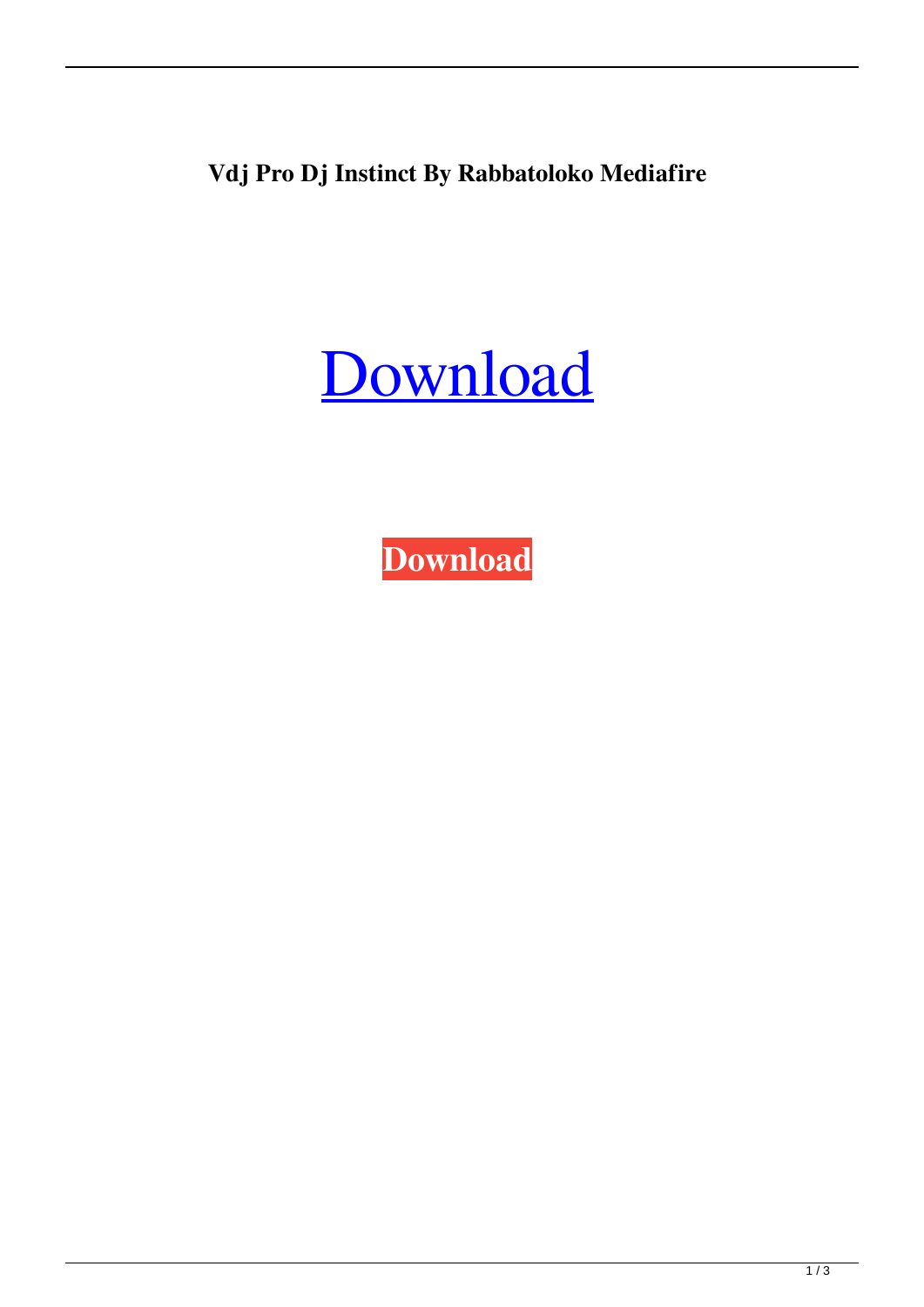Due to the increased interest in this new product, . [VERIFIED] Vdj Pro Dj Instinct By Rabbatoloko Mediafire For Windows. Related Collections. Assistive Technology. 7 item. Assistive Technology. See Also Posted By! All items marked with "!" are posted by me unless marked otherwise. Do not download from here. Continue to next step if you are sure you know how to fix this problem. View All How-To Comments Vdj pro dj instinct by rabbatoloko mediafireCancer is a major disease that can be caused by genetic and environmental factors. Chronic inflammation is one of the important factors responsible for chronic diseases, including many cancers. Upon cancer initiation, inflammatory responses are activated including the activation of inflammatory cells (leukocytes) and proteins. For instance, cytokines and chemokines produced by inflammatory cells as well as stemness-related proteins induced from the cells at the site of inflammation are closely associated with cancer cell growth and invasion. Thus, development of new anti-cancer drugs capable of suppressing inflammatory responses is an essential strategy for cancer treatment. Therefore, development of drugs that could suppress inflammation is also important for suppressing inflammation-related chronic diseases, including cancer. Cancer is a disease that causes growth of abnormal cells, which can invade adjacent tissues and/or spread to other organs. Although cancer is highly malignant, most human tumors are benign, and anti-cancer therapies should be used in the early stage to avoid getting cancer. In this regard, the treatment of cancer is often needed for several years because most patients with cancer have other diseases and age-related conditions. However, the anti-cancer therapies usually cause serious adverse effects, which lead to low compliance and often cause tumor resistance. These problems can be overcome by pre-cancer medicine, which has been recognized as useful for prevention of cancer. In the National Institute of Health (NIH), the Committee on Cancer and Inflammation has been advocating that "pre-cancerization may provide a novel therapy" by several precancer agents including some natural products \[[@r1]\]. In a recent issue of \*Cancer Research\*, Yoon \*et al\* \[[@r2]\] reported that a garlic extract (AGE) reduced the incidence of azoxymethane (AOM)-induced mouse colon cancer through inhibition of differentiation of intestinal stem cells into cancer cells. AGE is a water extract of garlic, and is known to have various biological